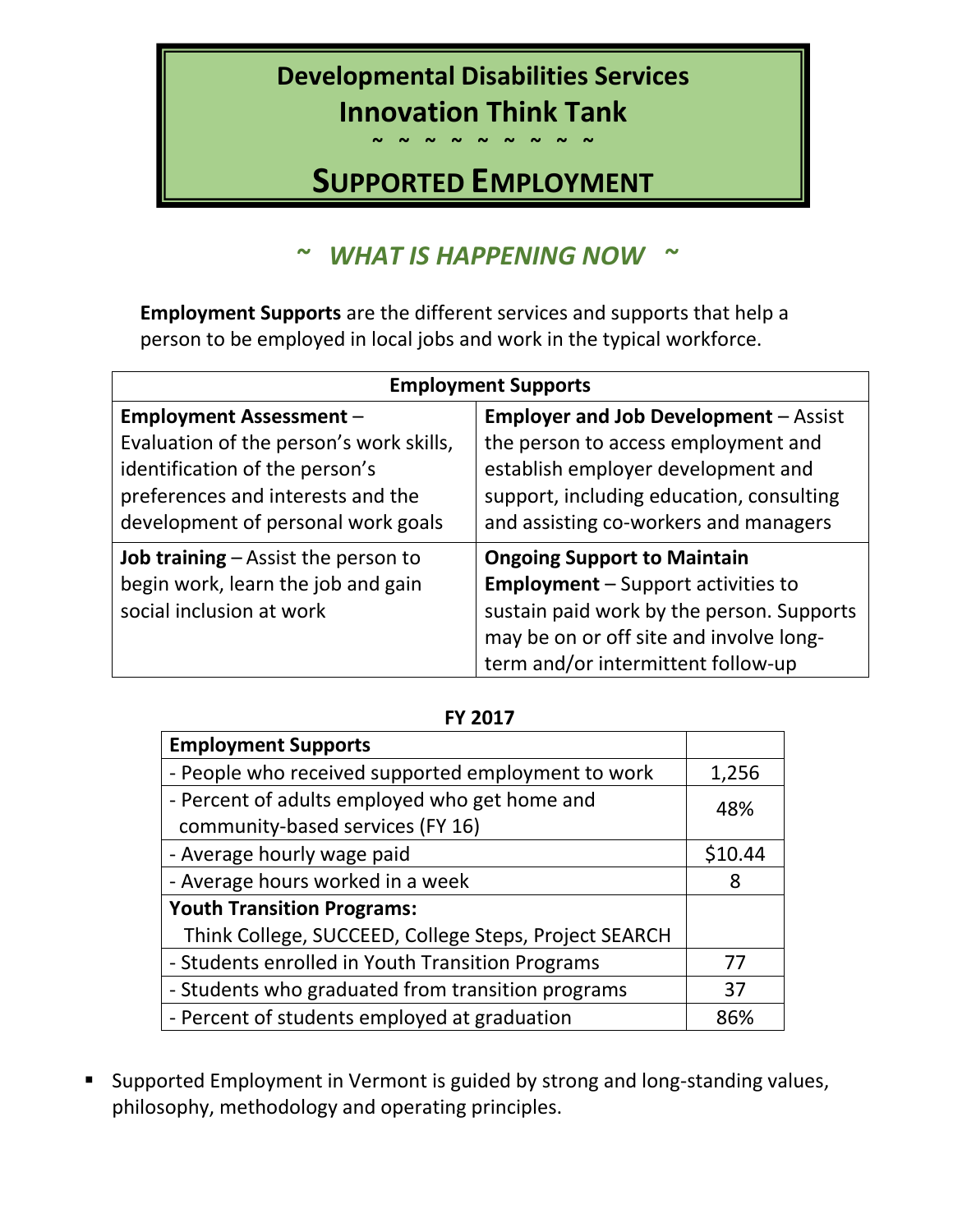### (What is Happening Now)

- A job can provide a person an income, new skills, a sense of contributing, confidence, independence, social connections and a meaningful career.
- Employers who hire a person benefit from the social inclusion and diversity people bring to the job, along with improved morale, customer loyalty and productivity.
- Employment funding is focused on finding people a specific job that works best for them.
- Group (segregated) employment is not funded.
- People are assisted to find and keep a job. It does not matter about a person's type or level of disability.
- All people who work make Vermont minimum wage or better.
- When requests are made for new Work Supports funding, they cannot be more than a total of 25 hours (including any Community Supports).
- 95% of people interviewed said they "like working [at their job]" (National Core Indicators – NCI)
- 94% of people interviewed said their "co-workers treat them with respect" (NCI)
- 56% of people interviewed said they "work enough hours" (NCI)
- 52% of people interviewed who did not have a job said they "would like to have a job in the community" (NCI)

## *~ WHAT ARE THE CHALLENGES ~*

- Hard to find good job matches because there are not a lot of jobs available in VT.
- A person with a new need for Work Supports is limited to no more than a total of 25 hours of Work Supports and Community Supports.
- Supported employment has been stable for a long time. The model could benefit from fresh, creative thinking about new ways to do things – and still keep true to the values.
- Because of funding priorities, the first people to get help are people who need more support to find and keep a job. People who would be able to work independently sooner are the least likely to get supports.
- There is not a lot of funding for job development positions at agencies.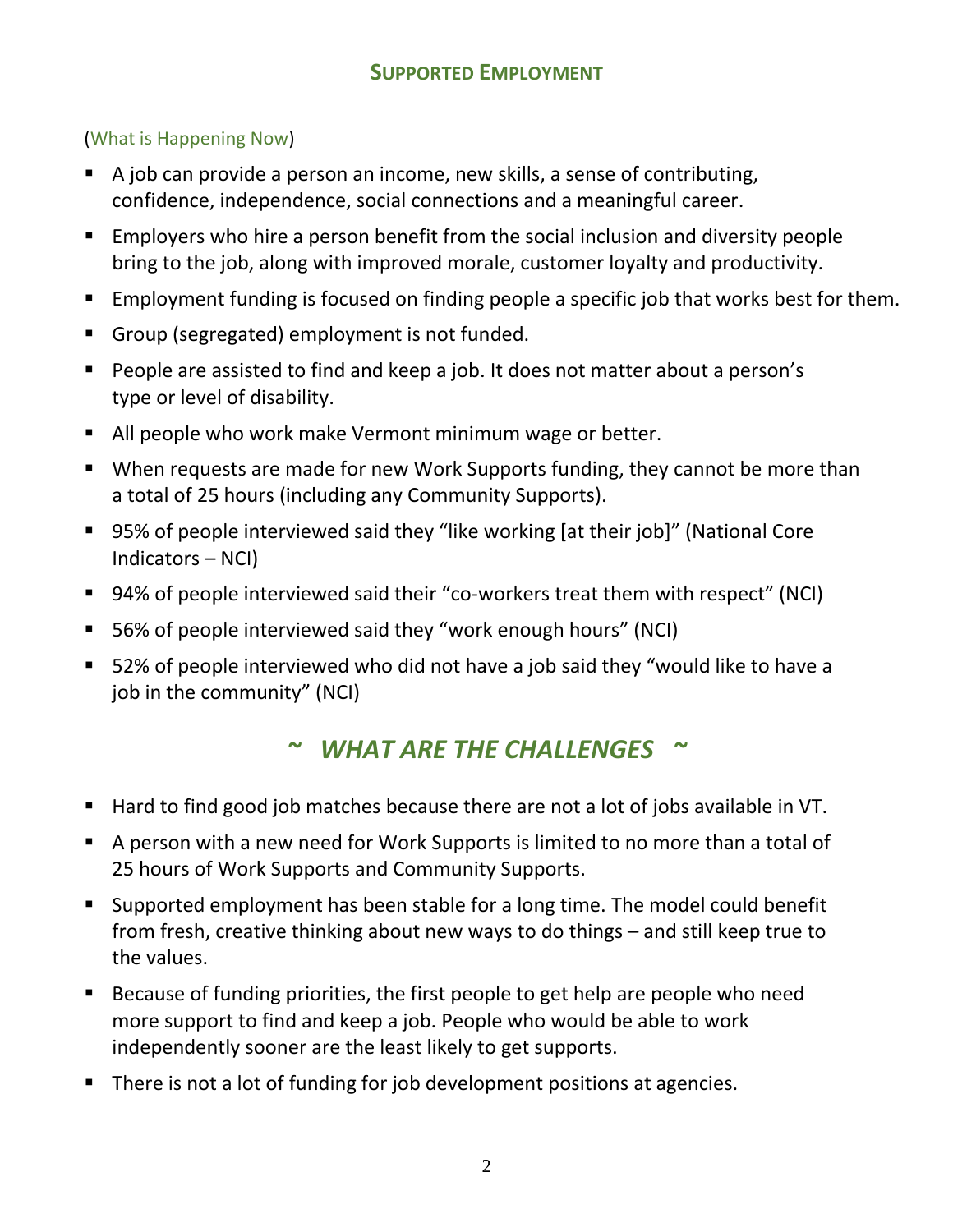### **SUPPORTED EMPLOYMENT**

### *~ WHAT CAN WORK WELL ~*

- Long-time partnership with Vocational Rehabilitation.
- Partnering with businesses that could offer technical training so people can gain skills to work in that industry.
- Posting instruction videos on You Tube to provide training to staff on the best ways to support people to work.
- Providing support to young adults graduating high school to attend college. Use college-age peers to mentor people in classes and socially.
- Project SEARCH matches high school seniors with internships at businesses where they learn work and interpersonal skills. This leads to employment at graduation.
- Working with high school staff to help find jobs for students before they graduate. Teams that include schools, Vocational Rehabilitation, providers and employers can help students become employed before graduating high school.
- Trying short-term jobs to identify a person's interests in different jobs and careers.
- Increasing the number of hours a person works and the amount they earn by shifting the person's Medicaid benefits category to one that allows greater earnings.
- Giving formal recognition to supported employment staff for their work.
- Beta Paying employers to have co-workers provide limited on-the-job training to people.
- Supporting businesses who have employed a number of people with disabilities with integrated, inclusive and individualized employment supports.